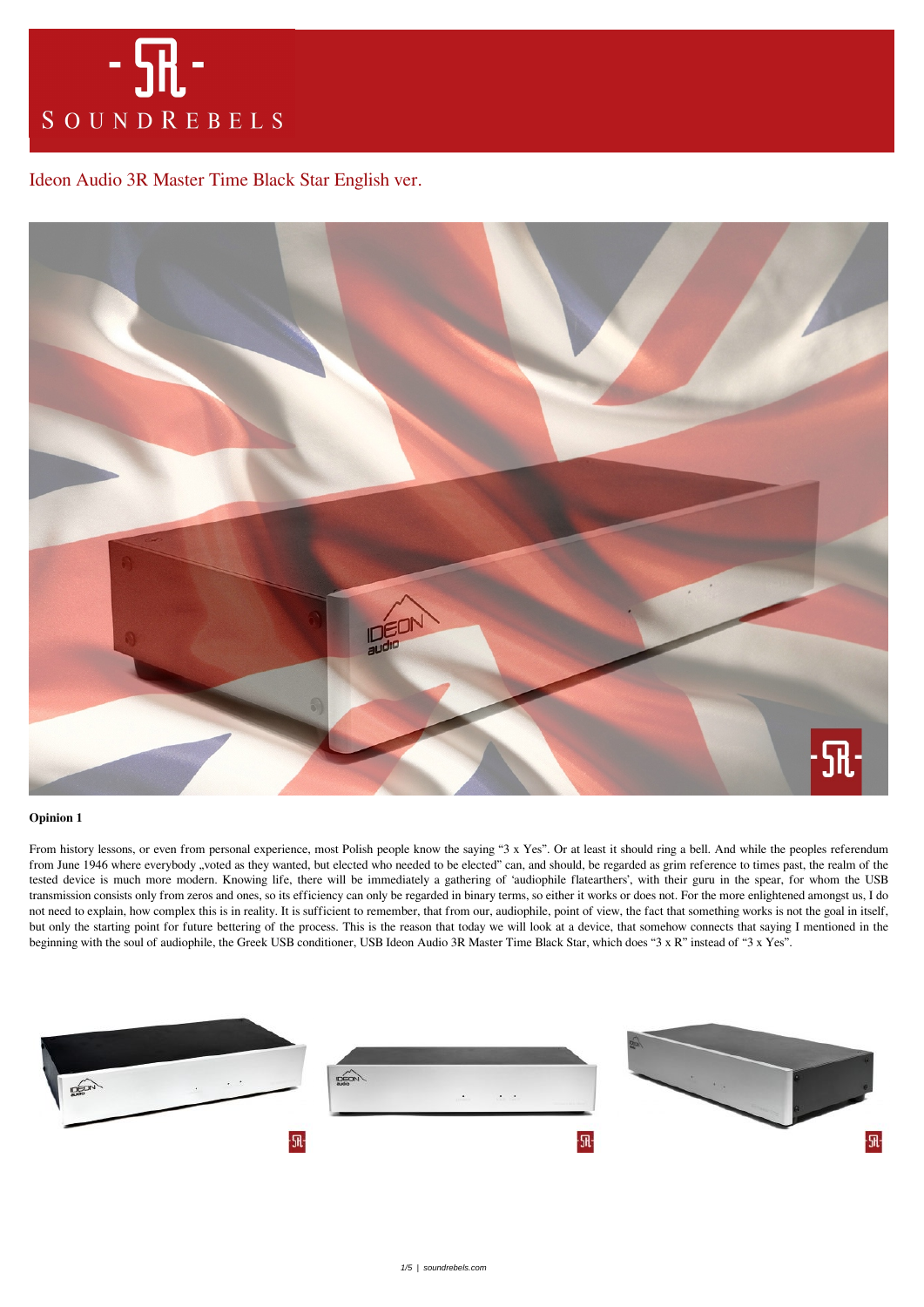

According to the company nomenclature, and the introduction above, the goal of the Ideon Audio 3R Master Time Black Start is the '3R', standing for Re Drive – Re Clock – Re Generate, or translating into plain English, to regenerate and re-clock the signal, improving the dynamic aspects of the digital transmission. All those actions might be seen as elimination of jitter, something, which existence is fortunately no more negated by anybody sane. The device itself should be plugged between the digital sound source – a dedicated transport or a computer – and an external DAC. But before we concentrate on how the final sound of our system is influenced by plugging in the Ideon, I would like to look at the exterior followed by a peek inside. Due to the company unification the chassis of the unit is a copy of what we saw during the review of the [Ayazi mk2,](https://soundrebels.com/ideon-audio-ayazi-mk2-dac-english-ver/) but with some small changes resulting from a different functionality. So the aluminum fascia does not carry any switches, which are present on the DAC. 3R MTBS (Master Time Black Star) has only 3 small LEDs – an amber one for power and two green ones (Host and Lock) informing about the operational status of the conditioner. The top cover and the sides were covered by a black, structural varnish, and there is nothing interesting about them, except the visible screw heads. The back panel is something different though, although still not overcrowded. We see there, from the left, an USB-A output, a switch cutting off the 5V power supply, an USB-B input (printer type), a dip power switch and a three pin IEC power socket. Similar to the DAC, if you want to exchange the fuse, you will need to unscrew the top cover. And returning to the 5V USB power supply – the Greek recommend to switch it off, but if your DAC requires it nevertheless, then the Ideon provides "clean" 600mA of it, separated from any noise the computer might have outputted.

Inside the chassis we find about ¾ of the space available filled with a PCB with a small 15VA PSU from Telema, a dozen of 330uF capacitors and the control and regeneration center composed of ultra-low noise oscillators, femto clocks and a programmable controller Microchip USB2532. This chip is mounted on a separate PCB, plugged into a special socket on the motherboard, what allows for future upgrades, confirmed by the manufacturer.

Compared to the younger sibling – in terms of size, but also application (I do not like devices, which are lighter than the cables being plugged into them), the basic regenerator [3R USB Renaissance mk2 Blackstar edition,](https://soundrebels.com/ideon-audio-3r-usb-renaissance-mk2-blackstar-edition/) we deal here with much more mature proposition. So we are no longer treated with the "magical" state of levitation, but got away with the irritating, and not very welcome in this case, wall-wart type power supply. So the changes are all for the better. But let us move on. The solo performance of the [Ayazi](https://soundrebels.com/ideon-audio-ayazi-mk2-dac-english-ver/) [mk2 DAC](https://soundrebels.com/ideon-audio-ayazi-mk2-dac-english-ver/) left nothing but good memories, but enriching it with the today's hero caused the sound of this set to evolve by a level or two. All aspects were improved, and at that not as a compromised, and with that I mean something in exchange for something else, but globally and unequivocally so, and the only backlash (leaving aside the financials) I could mention here, was the need to have a very high class USB cable. Or let me phrase it a bit differently. Instead of two different, it is much better, at least in my opinion, to invest in two exactly same USB cables, and if this is not possible, at least give the better one behind the 3R MTBS. In terms of details and differences to the "naked" Ayazi, as well as the Renaissance mk2, the tested device offers very visible improvement of palpability, dynamics, saturation and resolution. And in exactly that order as I listed them. It suffices to take the cabaret-vaudeville album ["Bitter-Sweet"](https://tidal.com/browse/album/98535181) by Bryan Ferry to experience the noble singer to materialize in our listening room, or to taste a climate resembling the twenty years between the world wars, brilliantly depicted in the series ["Babylon Berlin",](https://tidal.com/browse/album/81062456) where even Bryan Ferry appears himself. When needed, the brass section is suggestively covered with a tad of patina and matted, just to catch our ears with juiciness and depth of timbre in the next moment. Similar observations are true for the ability of the Greek device to reproduce the naturality of the human voice, with all its assets and shortcomings. You can hear, that Ferry's vocal is very exploited, grey and far from its youthful power, but due to this suggestively reproduced truth about it, becomes much more authentic than when too smoothened and saturated. A separate compliment is due for the ability of the 3R MTBS to create space and placing the individual musicians in it. It could seem, that the increased palpability would mean focusing of, if not all, then most lights on the first plane and the soloists presenting their assets there. Yet, in this case, we deal with true democracy and equity here, where the first, second and third plane events are treated exactly in the same way. And additionally, due to filtering away the parasitic artifacts, and thus improving resolution, nuances, previously hidden somewhere in the unlit corners of the stage, had a chance to see the daylight, or even shine and enchant us with their presence. Much more expressive and more captivating enchantment is spread on ["Redemption"](https://tidal.com/browse/album/204264226) Rage of Light, by the Bydgoszcz born, but living in Amsterdam, Martyna Hałas. Of course I know, that this very successful marriage of groove and melodic death metal, would not be easy for everyone to swallow, but I recommend this disc to everyone, at least for cognitive and testing purposes. It is about what happens there on the lower part of the sound spectrum. If your system is able to reproduce this trans-metal apocalypse, of course. What is important, this not a classic, synthetic "mash", but very complicated structures, which can keep their differentiation only, when having appropriate control and resolution. And now we come to the main aspect – the 3R MTBS not only allows them to reach the lowest levels of hellish depths, but also keeps them under full control, adding as a bonus, additional amount of adrenaline and drive. It is worth mentioning, that the metaphorical "nitro" activates only, when the needle of the gauge is close to the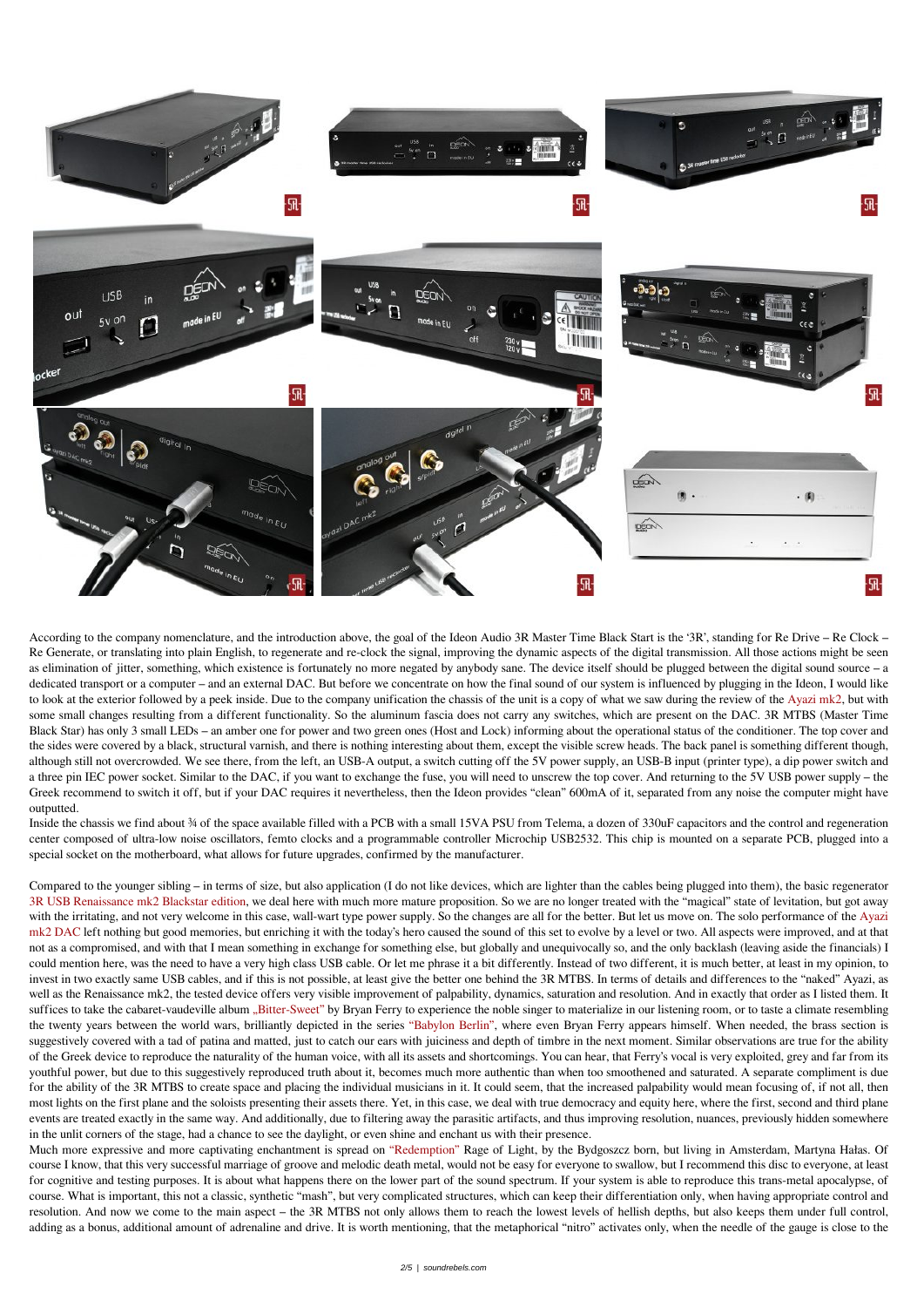end of the scale. This results in us not having the impression, that the sound is chasing anything the whole time, but just the certainty, that when needed, when we do reach the extreme, with the Ideon in the sound path we will have a reserve of power and dynamics. This might be something small, but if you are of the loud listening kind, then this "booster" will be a true goldmine.

I will not hide, that you can live without the Ideon Audio 3R Master Time Black Star and you can listen to the [Ayazi mk2 DAC](https://soundrebels.com/ideon-audio-ayazi-mk2-dac-english-ver/), or any other for that matter, and be completely satisfied with that. But it is worth knowing, that this state will only last as long as we don not include the Greek contraption in our system. Because when we remove it, we will not have such a satisfied look on our face. Somewhat jokingly, we could compare the 3R MTBS to an analogue step-up, like the Thrax Trojan, as the amount of changes introduced, and at that only positive ones, is truly undisputed. This is why I suggest to use the Ideon conditioner not only when you want to make some final touches to your audio system, but also when you are looking for a new DAC, as it may turn out, that you are not really aware of the full potential of your device, despite owning it for years, and the 3R MTBS just unleashes it upon you.

Marcin Olszewski

System used in this test:

- CD/DAC: Ayon CD-35 (Preamp + Signature) + Finite Elemente Cerabase compact
- Network player: Lumin U1 Mini + I-O Data Soundgenic HDL-RA4TB
- Digital source selector: Audio Authority 1177
- Turntable: Kuzma Stabi S + Kuzma Stogi + Dynavector DV-10X5
- Phonostage: Tellurium Q Iridium MM/MC Phono Pre Amp
- Power amplifier: Bryston  $4B<sup>3</sup>$  + Graphite Audio IC-35 Isolation Cones / Synergistic Research MiG SX
- Loudspeakers: Dynaudio Contour 30 + Brass Spike Receptacle Acoustic Revive SPU-8 + Base Audio Quartz platforms
- IC RCA: Tellurium Q Silver Diamond
- IC XLR: Organic Audio; Vermöuth Audio Reference; Acrolink 7N-A2070 Leggenda
- Digital IC: Fadel art DigiLitz; Harmonic Technology Cyberlink Copper; Apogee Wyde Eye; Monster Cable Interlink LightSpeed 200
- USB cables: Wireworld Starlight; Goldenote Firenze Silver; Fidata HFU2; Vermöuth Audio Reference
- Speaker cables: Signal Projects Hydra; Vermöuth Audio Reference Loudspeaker Cable

When you look at our home page, you will easily notice, that we have crossed our swords with the Greek company Ideon Audio quite recently. I am talking, of course, about the digital-to-analog converter [Ayazi mk2 DAC](https://soundrebels.com/ideon-audio-ayazi-mk2-dac-english-ver/), which turned out to be a true sonic powerhouse in his league, despite the modest looks. And looking at the positive aspects of us perceiving its sound, it might seem, that we should make a longer pause from dealing with this brand, if we do not want to be associated with some subliminal positive actions towards the distributor Audio Atelier, but already the photo session for the DAC revealed, that we have completely different action in mind. What am I talking about? Of course the USB Ideon Audio 3R Master Time Black Star, a USB signal regenerator, designed to accompany the DAC. What would be the reason for that? Well, this is very obvious. Current times are truly devoted to streaming, so a music lover will, at least, attempt to extract from this medium everything possible. This is the reason, that the Greek engineers, who know the current trends, worked on the project 3R Master, which included in the sound path together with the Ayazi changed so much in the final sound of the system, that there was no option, than to devote a separate test to it. So if you are interested, what was the direction the sound, which was already brilliant, moved to, please read on.



– Power cables: Furutech FP-3TS762 / FI-28R / FI-E38R; Organic Audio Power + Furutech CF-080 Damping Ring; Acoustic Zen Gargantua II; Furutech Nanoflux Power NCF

- Power distribution board: Furutech e-TP60ER + Furutech FP-3TS762 / Fi-50 NCF(R) /FI-50M NCF(R)
- Wall power socket: Furutech FT-SWS(R)
- Anti-vibration platform: Franc Audio Accessories Wood Block Slim Platform
- Switch: Silent Angel Bonn N8 + Silent Angel S28 + Silent Angel Forester F1 + Luna Cables Gris DC; Innuos PhoenixNet
- Ethernet cables: Neyton CAT7+; Audiomica Anort Consequence + Artoc Ultra Reference + Arago Excellence; Furutech LAN-8 NCF
- Table: Rogoz Audio 4SM
- Acoustic panels: Vicoustic Flat Panels VMT

# **Opinion 2**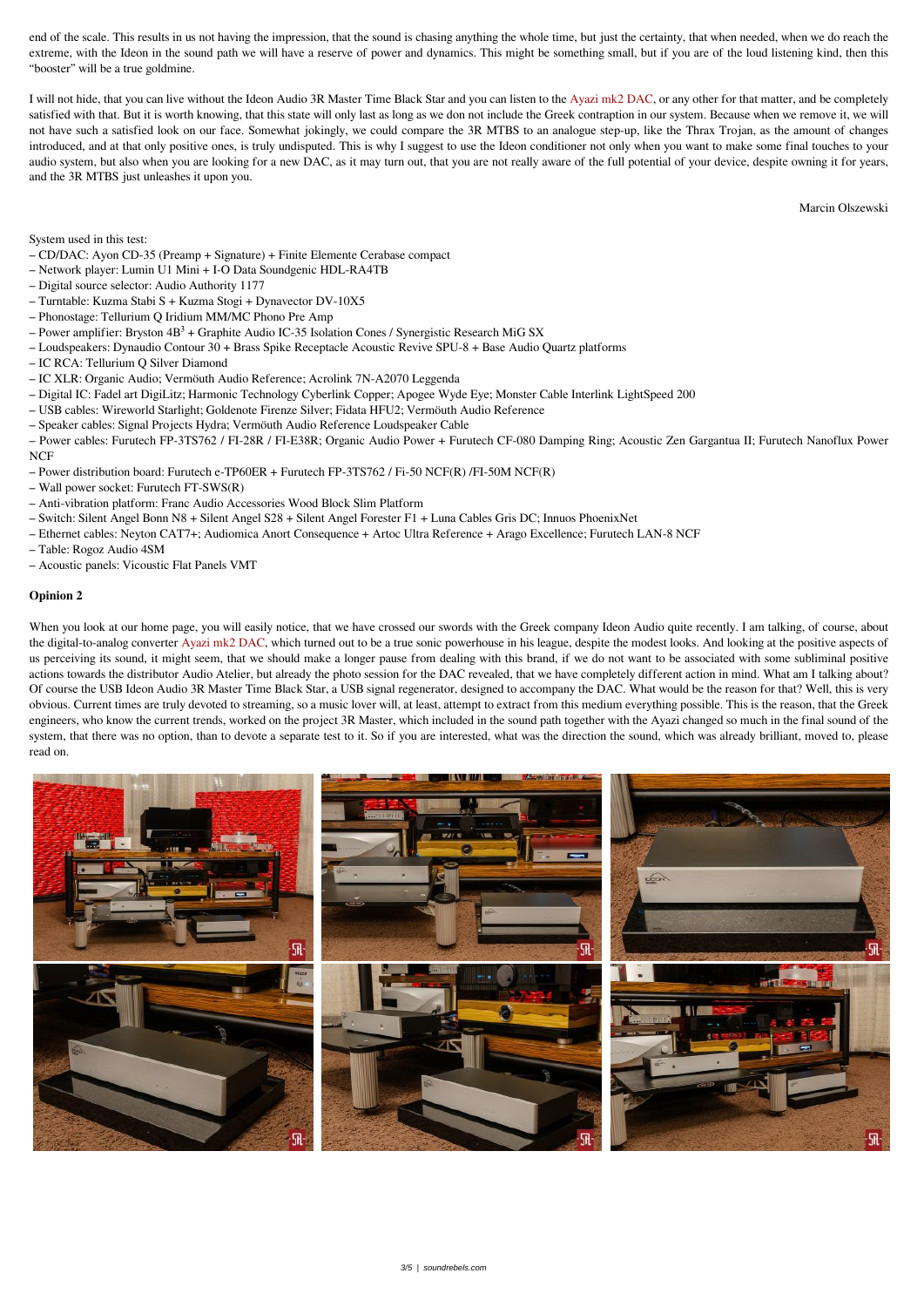

When we are talking about a dedicated device from one product line, then you should not be surprised, that a similar chassis to the DAC was utilized. This is a medium sized, rectangular shape made from aluminum, finished in black, with a slightly thicker, brushed fascia. This front, due to the quite static nature of the actions performed by the unit, carries only the company logo, milled unit name and three LEDs indicating the status of the device: Power, Lock and Host. Looking at the back panel we are also not dazzled with over the top glitter, we have there only an USB input and output, an IEC power socket and two dip switches – one for switching the 5V USB power on and off, and the main power switch. And this is all what you can find on the tested unit with regard to application. Too little? Absolutely not, as the device was designed around the principle of minimizing all elements, that could negatively influence the sound, and often are just superfluous. And in my opinion, the confirmation, that this approach works, you can find in the paragraphs below. Are you interested? If yes, then I would like you to be invited to read about the main dish called "Face to face with the modest Greek".

When someone claims, and especially when that someone is the manufacturer, that his device not only undisputable, but also brilliantly improves something, I am sceptical about that from the start. Yes, based on many years of experience, I allow such things to happen, but most of the time, those turn out not be a gigantic step forward, but merely a cosmetic correction of the results. Fortunately, tests like the one today, are here to verify such situations. And that not to negate what the manufacturers claim, but to verify the level of change, possibly neutrally. However you look at that, blatant cheating of the clients is quite rare nowadays, so after positive perception of one product of a brand we often take another from the same brand without any prejudice. In this case it would be the USB signal regenerator. And the result of this approach? Well, in this case very positive. And not on the verge of human perception, but with a very solid influence on palpability and presence of the sound.

After plugging in the 3R Master in the signal path, the music somehow got alive. Yes, yes, alive, because compared to this version, the previous one looked like the DAC was on muscle relaxant. Instantly everything go livelier. From a stronger and better controlled bass, through a juicy, and at the same time more resolving midrange, to the vital treble all notes were absolutely joyful. And it did not matter, if I played the, mentioned during the test of the [Ideon Ayazi,](https://soundrebels.com/ideon-audio-ayazi-mk2-dac-english-ver/) Japanese edition of the "Marriage of Figaro" under Teodor Currentzis, or the hard rock sounds of Antimatter ["Black Market Enlightment",](https://tidal.com/browse/album/97634268) the sound was nicely upped. In a very thoughtful way, as it was not pumped up, but everything I perceived as nice, but yet still slightly averaged, due to the thicker drawing of the scenic events, plasticity, here, besides working towards a darker background, everything else was converted in pure energy. Interestingly, the whole came together, but did not move its aesthetics towards any kind of obtrusive overinterpretation. The events playing out in my room were consistently with a good package of body and transparency, were at one hand, already at low volume levels, offering more information, on the other, you could turn up the volume much more than before, without deterioration of the sound. I caught myself doing that quite a few times, so I absolutely needed to mention this. I know, that for most of you, due to where you are living, and with that I mean your neighbours, this first aspect is probably much more important, but for me, with the whole aspect of having more information when playing at levels only slightly higher than the ambient noise, control and not distorting the sound when going at high levels and with a truly demanding genre regarding this, like rock. This is when you truly can see, if the system is good. Most of audio toys can sound well quietly, but when the volume is brought up, then doing the same without any artifacts painful for our ears is much more difficult. Summarizing the description above, one thing is certain. The regenerator absolutely clearly improved the sound in both aspects, as when it corrected the edges of the sounds, their previous slight blur was converted in pure energy, and this again, translated into a good insight into the recording and elimination of any understatements in terms the beginning and ending of the individual sounds. As a response to those actions, opera became more refined, and due to that more palpable, while any musical rebellion much more fiery. And all backed with a well-defined balance of weight, attack of the signal and breath in the presentation. For me this is an evident confirmation, that the manufacturer did not try to deceive us with his brochures, but was absolutely sure, of what he was doing. It was not about any change of key, thinning or colouring of the sound, but showing it in a clean and clear way, for as far as budget allows. For me this was a very nice way to confirm the results suggested by the distributor.

Concluding the test, I hope, that from my review you can see clearly, that in this case, we deal with something not only very interesting, but even indispensable in any sound path made to play files. Those were absolutely no hearing delusions, but a very clear progress of sound quality proposed by the Greek. And, what is most important, the improvement was audible in each and every aspect. This is why, when you are listening to music by streaming the zeros and ones through the USB port, you should at least invite the Ideon Audio 3R Master Time Black Star home for testing, however with the caveat, that this might become a much longer stay. Even more, if you like music, and you would like to live it in the highest quality possible, I do not imagine, you would not try it out. But if you pass on it, you will lose a lot, for sure.

Jacek Pazio

### System used in this test:

### Source:

- transport: CEC TL 0 3.0
- streamer: Melco N1A/2EX + switch Silent Angel Bonn N8
- DAC: dCS Vivaldi DAC 2.0
- Master clock: Mutec REF 10 SE-120
- reclocker: Mutec MC-3+USB
- Shunyata Research Omega Clock
- Shunyata Sigma V2 NR
- Preamplifier: Robert Koda Takumi K-15
- Power amplifier: Gryphon Audio Mephisto Stereo